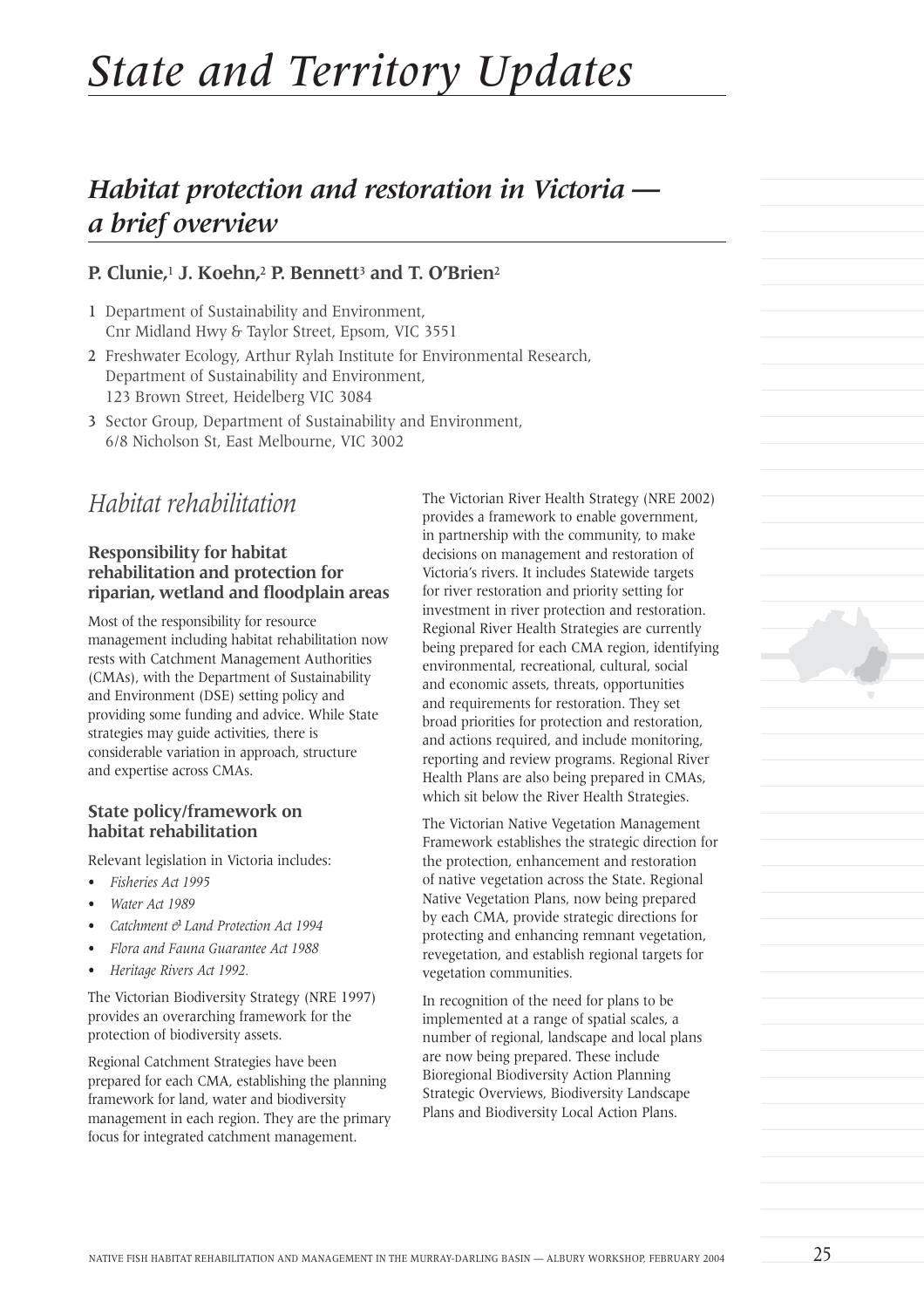A range of Floodplain Management Strategies and Plans have also been developed. These aim to maintain and enhance inherent functions of floodplains to convey and store flood waters, minimise flood risk, and maximise environmental values of floodplains. In the past these have often focused primarily on asset protection, although now there is a greater focus on also addressing environmental issues.

Internationally significant wetlands are recognised under the RAMSAR convention, and the JAMBA and CAMBA bilateral agreements for protection of migratory birds. There is a Wetland Policy for the Commonwealth Government of Australia, and a Directory of Important Wetlands in Australia which identifies nationally significant sites. There is a draft Wetland Policy for Victoria and some CMAs have developed regional wetland strategies and plans for specific areas. The management of wetlands varies across the State, and can involve CMAs, DSE, Parks Victoria, Committees of Management, and private landholders.

#### **Capacity to declare critical habitat for threatened species**

'Critical habitat' can be declared under the *Flora and Fauna Guarantee Act 1988* (FFG Act) for threatened fish and/or communities. None have been declared for any item as yet. Formal declaration of critical habitat has always been perceived as being tied with Interim Conservation Orders, which are the strongest aspect of the FFG Act and may potentially lead to compensation issues.

Relevant Murray-Darling Basin (MDB) species currently listed under this State legislation include barred galaxias, Murray cod, trout cod, Macquarie perch, Murray hardyhead, Agassiz' chanda perch, southern purple spotted gudgeon, silver perch, freshwater catfish, crimson-spotted rainbowfish, flat-headed galaxias, fly-specked hardyhead and the Lowland Riverine Fish Community of the Southern Murray-Darling Basin. Action Statements are required to be prepared for all listed items under the Act, but they have been prepared only for trout cod and barred galaxias.

Action Statements for listed items now rarely refer to the concept of identifying critical habitat. It is unfortunate since in most cases critical habitat areas are readily identifiable and are currently left without any formal protection for threatened species. Declaration of critical habitat for Murray

cod would have no doubt included the areas where recent fish kills (Koehn 2005) have occurred and would have placed great onus on management agencies to ensure protection of these populations.

The Fisheries Act also allows the issuing of a Fisheries notice to protect habitat.

#### **Recent habitat projects and management initiatives**

The largest portion of the money spent on onground works is for the protection and enhancement of riparian areas and the management of bed and bank erosion, through CMA funding. Regional Catchment Plans have identified river health and waterway management as among their high-priority natural resource management issues. Funding is allocated primarily through their Regional Catchment Investment Plans (NAP and NHT funding) and some government funds.

Those rivers classified as of high value, e.g. Heritage Rivers and Representative Rivers, are the focus of protection.

Flow management occurs through Streamflow Management Plans, the Bulk Entitlement process and Stressed River Plans. While Stressed River Plans primarily establish environmental flow objectives, they include related in-stream and riparian habitat works.

Water quality issues are addressed in Water Quality/Nutrient Management Plans. These include nutrient reduction works including establishment of buffer strips, protection of riparian zones, etc. Salinity Management Plans include revegetation and habitat protection activities to reduce environmental impacts of salinity.

Channel and riparian habitats are subject to Regional Vegetation Plans and Crown Frontage Management Plans, and Floodplain Management Strategies cover floodplain issues.

It must be recognised that habitat protection and rehabilitation include a range of issues, such as: environmental flows, water temperature, fish passage, in-stream habitat, river geomorphology, water quality, riparian vegetation, floodplains and wetlands. Under the FFG Act, Potentially Threatening Processes have been listed relating to most of these issues. Unfortunately however, no Action Statements have yet been produced.